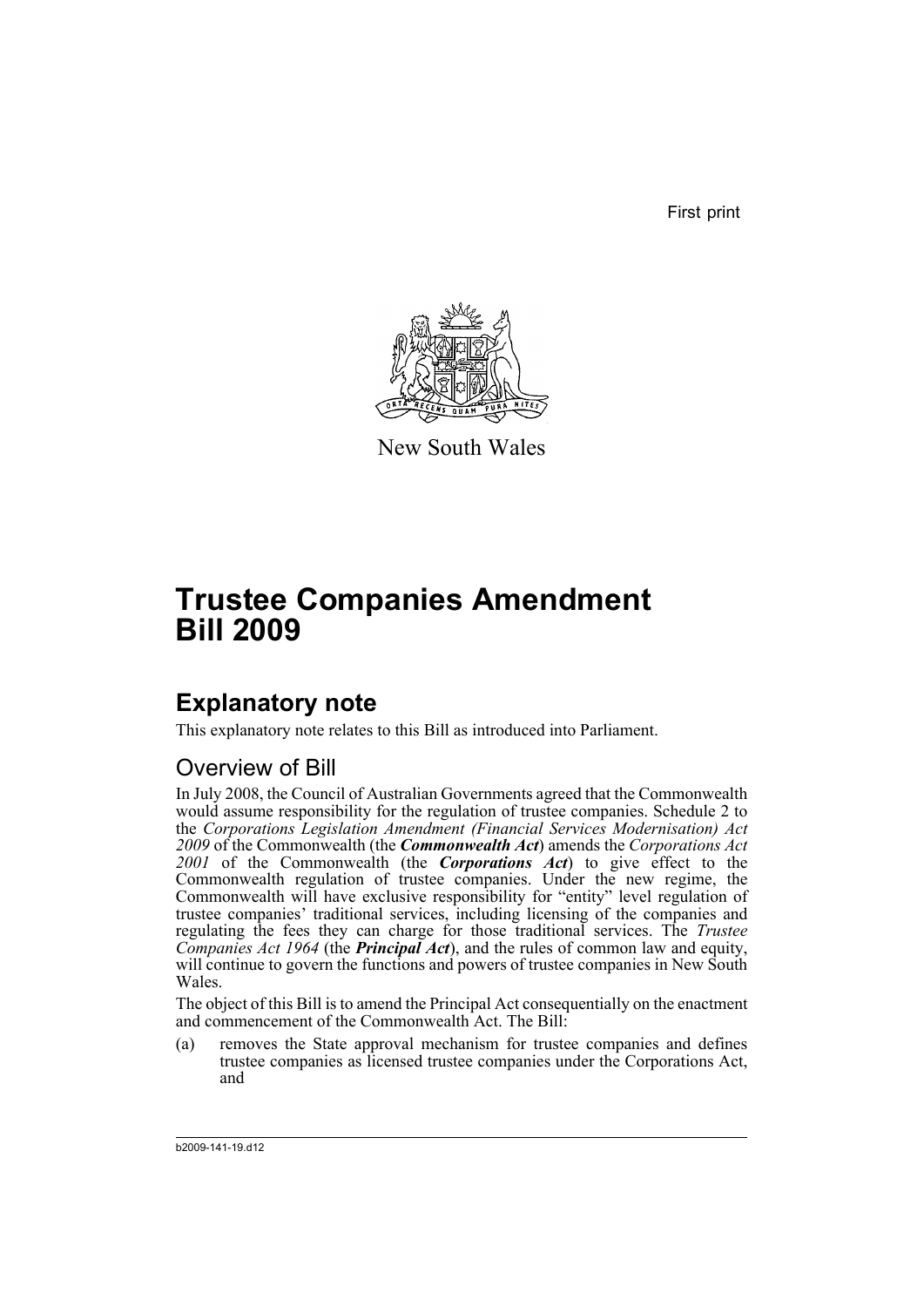Explanatory note

- (b) omits provisions that will be unnecessary when the proposed amendments to the Corporations Act take effect or that are inconsistent with that Act, and
- (c) facilitates the transfer of a trustee company's business to another licensed trustee company when its licence is cancelled under the Corporations Act, and
- (d) provides for the making of transitional regulations and makes savings and transitional provisions to facilitate the transition to the new regime, and
- (e) makes consequential amendments to the *Trustee Companies Regulation 2005* and various Acts.

The Bill also amends the *Trustee Companies Regulation 2005* to prescribe certain matters under sections 15A and 15AA of the Principal Act as inserted by the *NSW Trustee and Guardian Act 2009* on 1 July 2009 relating to small estates.

## Outline of provisions

**Clause 1** sets out the name (also called the short title) of the proposed Act.

**Clause 2** provides for the commencement of the proposed Act on a day or days to be appointed by proclamation (with stated exceptions).

### **Schedule 1 Amendment of Trustee Companies Act 1964 No 6**

**Schedule 1 [1]** removes spent savings and transitional provisions from the Principal Act.

**Schedule 1 [2]** omits definitions that will be unnecessary as a result of the repeal of various sections of the Principal Act.

**Schedule 1 [3]** redefines *Trustee company* as a licensed trustee company within the meaning of Chapter 5D of the Corporations Act as amended.

**Schedule 1 [4]** amends section 3 (2) of the Principal Act as a consequence of trustee companies being regulated under the Corporations Act as amended.

**Schedule 1 [5]–[10] and [12]** omit provisions that will be unnecessary as a consequence of trustee companies being regulated under the Corporations Act as amended. The provisions to be repealed relate to the following:

- (a) fees that may be charged by trustee companies for the provision of traditional trustee company services (as defined in section 601RAC of the Corporations Act as amended) and the disclosure of fees,
- (b) provision of accounts by trustee companies in relation to traditional trustee company services provided by the companies,
- (c) duties of officers and employees of trustee companies that provide traditional trustee company services, in their capacity as officers or employees of those companies,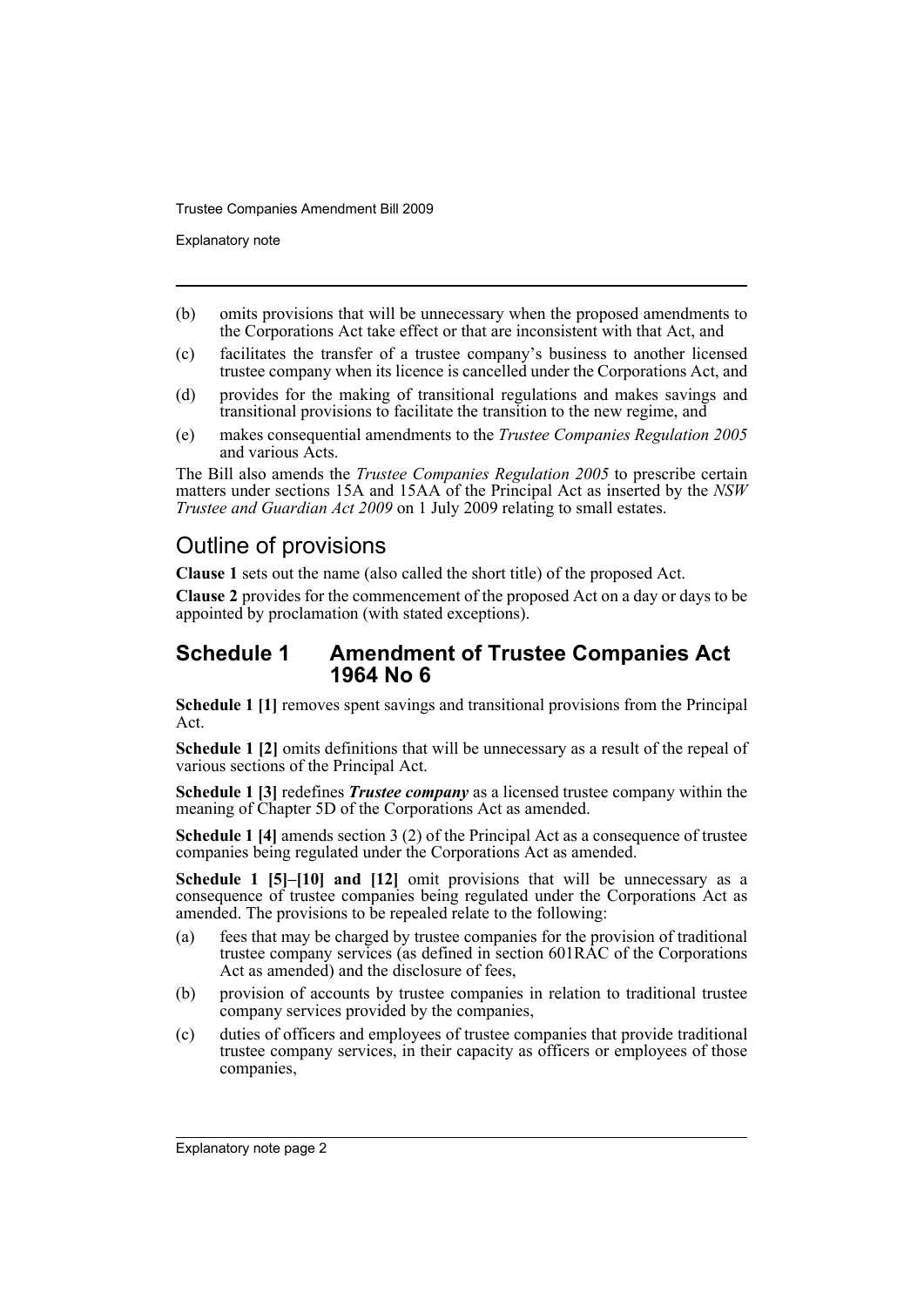Explanatory note

- (d) regulation of the voting power that may be held in trustee companies that provide traditional trustee company services or that otherwise impose restrictions on the ownership or control of companies that provide such services,
- (e) the provision of financial statements,
- (f) minimum capital requirements, indemnity insurance and common funds.

**Schedule 1 [11]** inserts proposed sections 34A and 34B into the Principal Act.

Section 601WBA of the Corporations Act as amended enables the Australian Securities and Investments Commission (*ASIC*) to make a compulsory determination that there is to be a transfer of estate assets and liabilities from a trustee company whose licence ASIC has cancelled (the *transferring company*) to another licensed trustee company (the *receiving company*). To make this determination, ASIC must be satisfied (amongst other things) that legislation to facilitate the transfer that satisfies the requirements of section 601WBC of the Corporations Act as amended has been enacted in the State or Territory in which the transferring company and receiving company is situated. Proposed section 34A of the Principal Act will satisfy the requirements of section 601WBC for New South Wales legislation when an ASIC certificate of transfer comes into force.

Proposed section 34B exempts the transfer of the estate assets and liabilities of the transferring company to a receiving company from State taxes.

**Schedule 1 [13]** is an amendment by way of statute law revision to omit a provision that is superfluous because of section 42 of the *Interpretation Act 1987*.

**Schedule 1 [14]** omits the existing savings and transitional regulation-making power from the Principal Act. A replacement savings and transitional regulation-making power is inserted by Schedule 1 [15].

**Schedule 1 [15]** omits provisions that will be unnecessary as a consequence of trustee companies being regulated under the Corporations Act as amended and inserts savings and transitional provisions, including a savings and transitional regulation-making power.

#### **Schedule 2 Amendment of other Acts and instrument**

**Schedule 2.4** amends the *Trustee Companies Regulation 2005* to omit provisions that will be unnecessary as a consequence of trustee companies being regulated by the Corporations Act as amended and inserts provisions relating to elections to administer small estates. In particular, the gross value of an estate which may be administered as a small estate is prescribed as being less than \$100,000.

**Schedule 2.1–2.3** make consequential amendments to various Acts.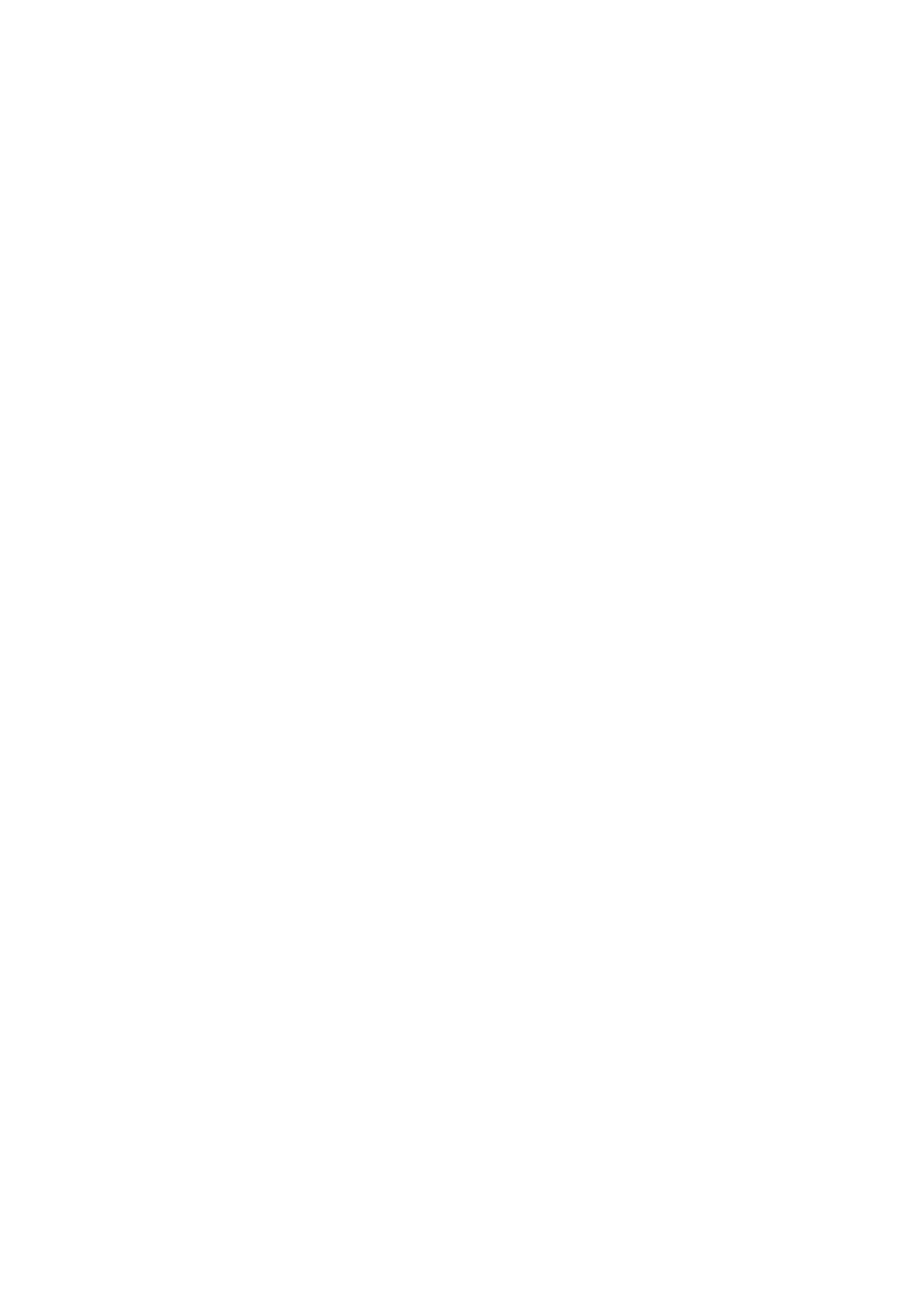First print



New South Wales

# **Trustee Companies Amendment Bill 2009**

## **Contents**

|  |                                                         | Page |
|--|---------------------------------------------------------|------|
|  | Name of Act                                             |      |
|  | 2 Commencement                                          | 2    |
|  | Schedule 1 Amendment of Trustee Companies Act 1964 No 6 | 3    |
|  | Schedule 2 Amendment of other Acts and instrument       | 8.   |
|  |                                                         |      |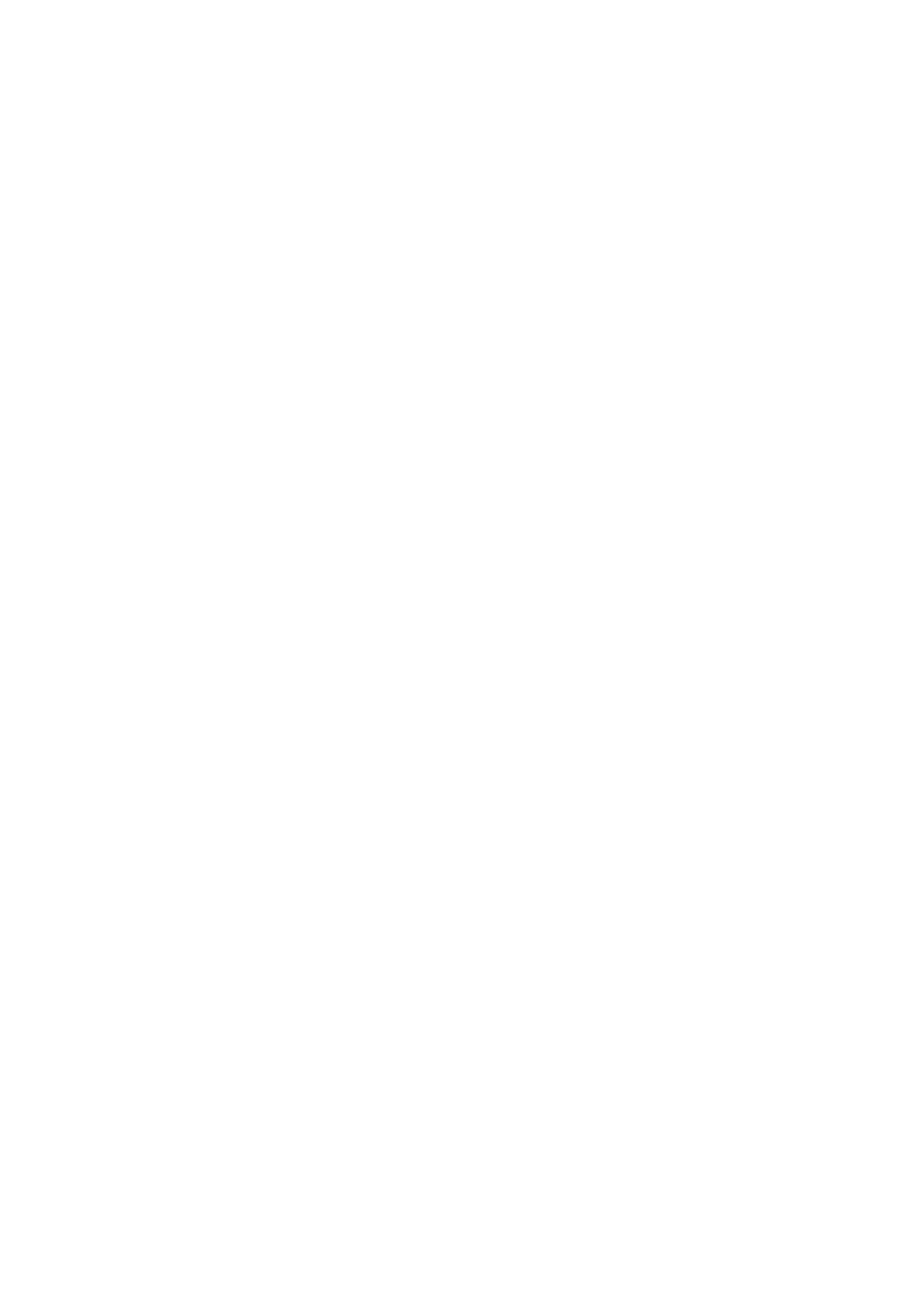

New South Wales

# **Trustee Companies Amendment Bill 2009**

No , 2009

## **A Bill for**

An Act to amend the *Trustee Companies Act 1964* to facilitate the regulation of trustee companies by the Commonwealth; and for other purposes.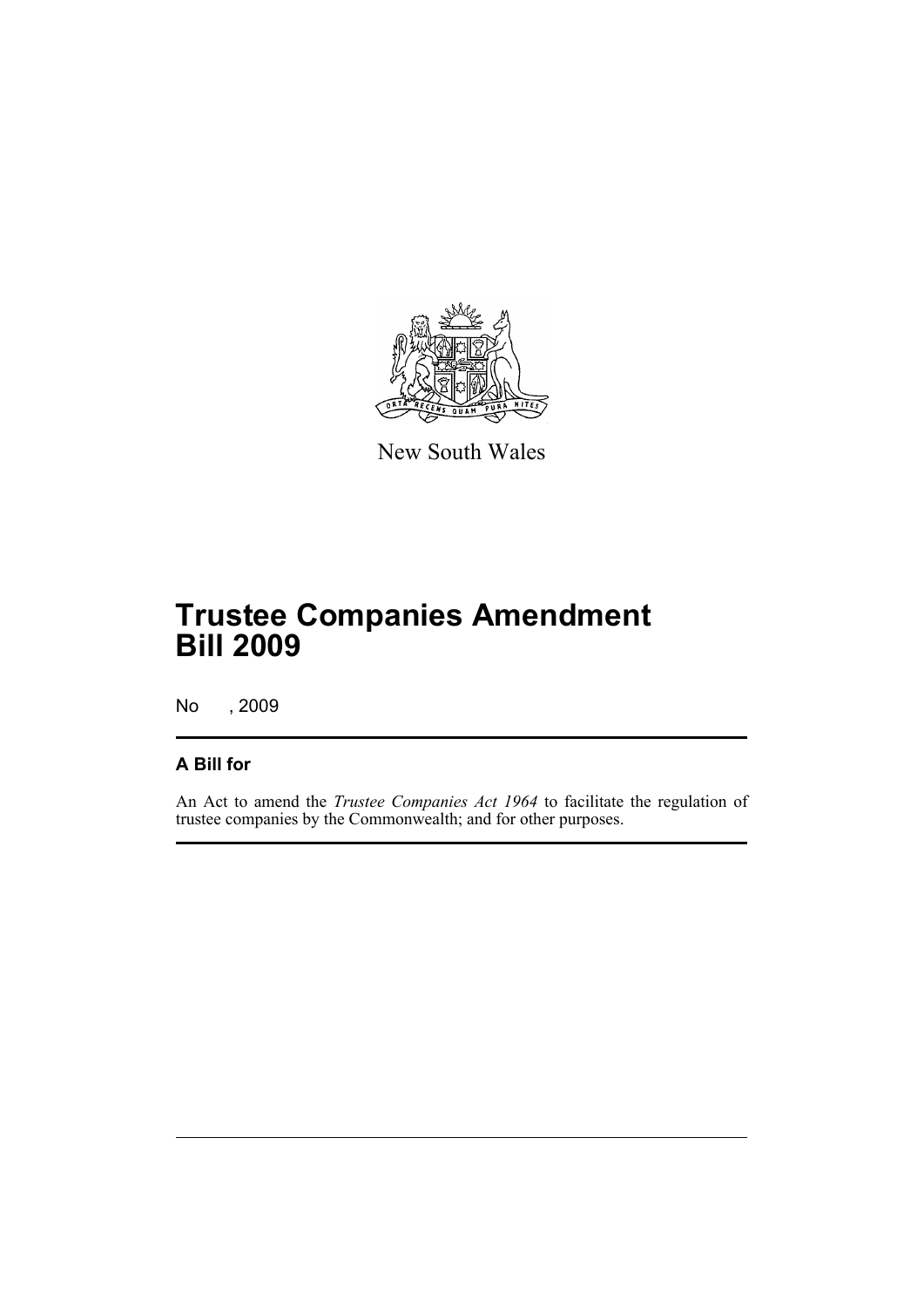<span id="page-7-1"></span><span id="page-7-0"></span>

|                     | The Legislature of New South Wales enacts:                                                                    | 1.            |  |  |
|---------------------|---------------------------------------------------------------------------------------------------------------|---------------|--|--|
|                     | Name of Act                                                                                                   | $\mathcal{P}$ |  |  |
|                     | This Act is the <i>Trustee Companies Amendment Act 2009</i> .                                                 | 3             |  |  |
| <b>Commencement</b> |                                                                                                               |               |  |  |
| (1)                 | This Act commences on a day or days to be appointed by proclamation,<br>except as provided by subsection (2). | 5<br>6        |  |  |
| (2)                 | Sections 1 and 2 and Schedule 2.4 [2] commence on the date of assent<br>to this Act.                          | 7<br>8        |  |  |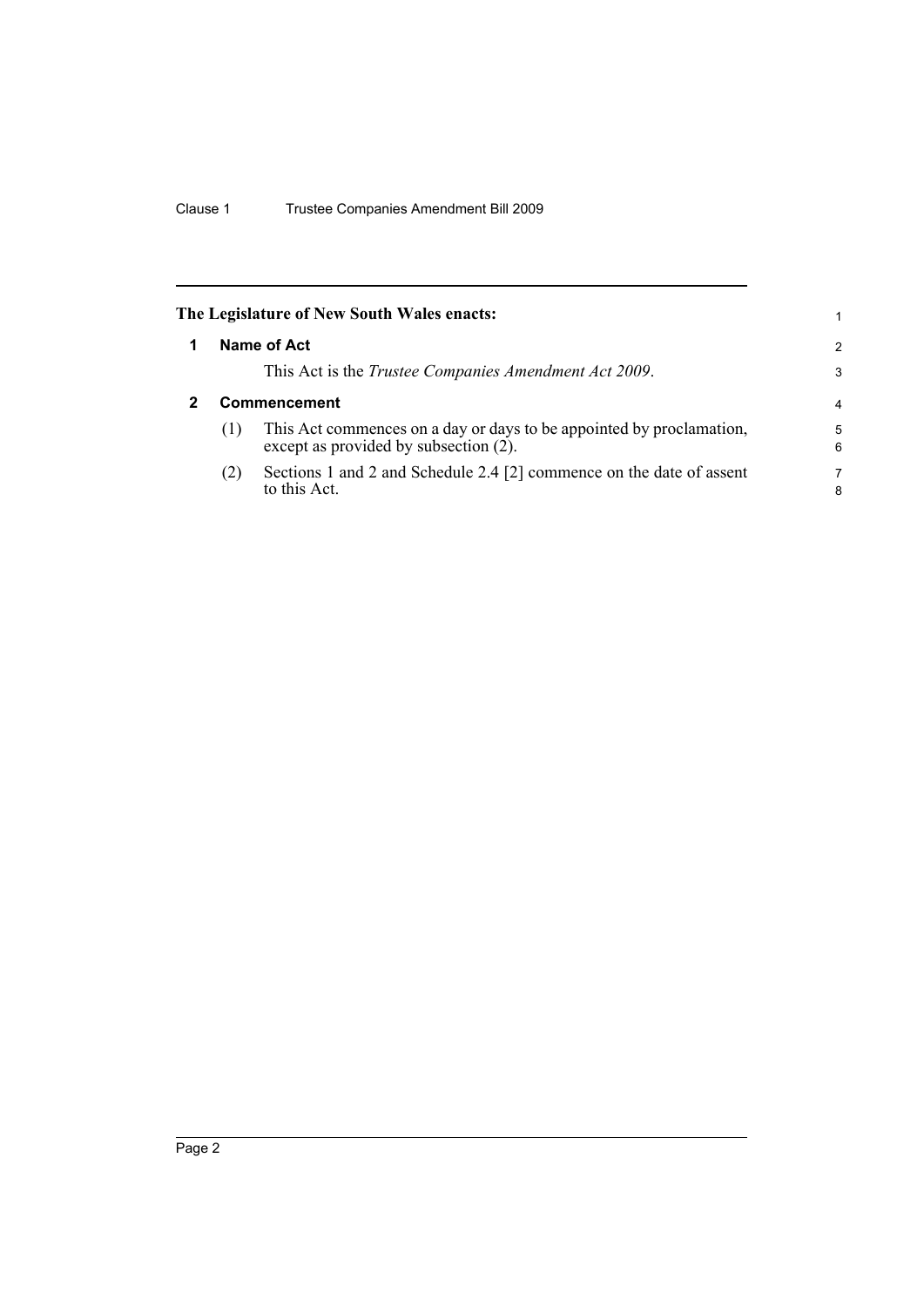Amendment of Trustee Companies Act 1964 No 6 Schedule 1

<span id="page-8-0"></span>

| <b>Schedule 1</b> |                                                                                               | <b>Amendment of Trustee Companies Act</b><br>1964 No 6                                                                                                                                                                                                   |                |  |  |  |
|-------------------|-----------------------------------------------------------------------------------------------|----------------------------------------------------------------------------------------------------------------------------------------------------------------------------------------------------------------------------------------------------------|----------------|--|--|--|
| [1]               |                                                                                               | <b>Section 2 Repeal and savings</b>                                                                                                                                                                                                                      | 3              |  |  |  |
|                   | Omit the section.                                                                             |                                                                                                                                                                                                                                                          | 4              |  |  |  |
| [2]               | <b>Section 3 Interpretation</b>                                                               |                                                                                                                                                                                                                                                          | 5              |  |  |  |
|                   |                                                                                               | Omit the definitions of <i>Commission</i> , <i>Financial institution</i> , <i>GST</i> , <i>Insurance</i><br>company, New Tax System Price Exploitation law, Nominee corporation,<br><b>Subordinated loan</b> and <i>Voting share</i> from section 3 (1). | 6<br>7<br>8    |  |  |  |
| [3]               |                                                                                               | Section 3 (1), definition of "Trustee company"                                                                                                                                                                                                           | 9              |  |  |  |
|                   |                                                                                               | Omit the definition. Insert instead:                                                                                                                                                                                                                     | 10             |  |  |  |
|                   |                                                                                               | <b>Trustee company</b> means a licensed trustee company within the<br>meaning of Chapter 5D of the Corporations Act 2001 of the<br>Commonwealth.                                                                                                         | 11<br>12<br>13 |  |  |  |
| [4]               | Section 3 (2)                                                                                 |                                                                                                                                                                                                                                                          | 14             |  |  |  |
|                   | Insert "or the Corporations Act 2001 of the Commonwealth" after "other Act".                  |                                                                                                                                                                                                                                                          |                |  |  |  |
| [5]               | Section 3 (3)–(9)                                                                             |                                                                                                                                                                                                                                                          | 16             |  |  |  |
|                   | Omit the subsections.                                                                         |                                                                                                                                                                                                                                                          | 17             |  |  |  |
| [6]               | <b>Section 16 Common trust funds</b>                                                          |                                                                                                                                                                                                                                                          |                |  |  |  |
|                   | Omit the section.                                                                             |                                                                                                                                                                                                                                                          | 19             |  |  |  |
| [7]               |                                                                                               | Sections 17A-19F, 20A-25 and 29-29E                                                                                                                                                                                                                      | 20             |  |  |  |
|                   | Omit the sections.                                                                            |                                                                                                                                                                                                                                                          | 21             |  |  |  |
| [8]               | company                                                                                       | Section 31 Managing director and others may represent trustee                                                                                                                                                                                            | 22<br>23       |  |  |  |
|                   | Omit section 31 $(3)$ – $(6)$ .                                                               |                                                                                                                                                                                                                                                          | 24             |  |  |  |
| [9]               |                                                                                               | Part 3 Shareholdings in trustee companies                                                                                                                                                                                                                | 25             |  |  |  |
|                   | Omit the Part.                                                                                |                                                                                                                                                                                                                                                          |                |  |  |  |
| $[10]$            | Section 32B Excluded matters under section 5F of Corporations Act<br>2001 of the Commonwealth |                                                                                                                                                                                                                                                          |                |  |  |  |
|                   | Omit the section.                                                                             |                                                                                                                                                                                                                                                          | 29             |  |  |  |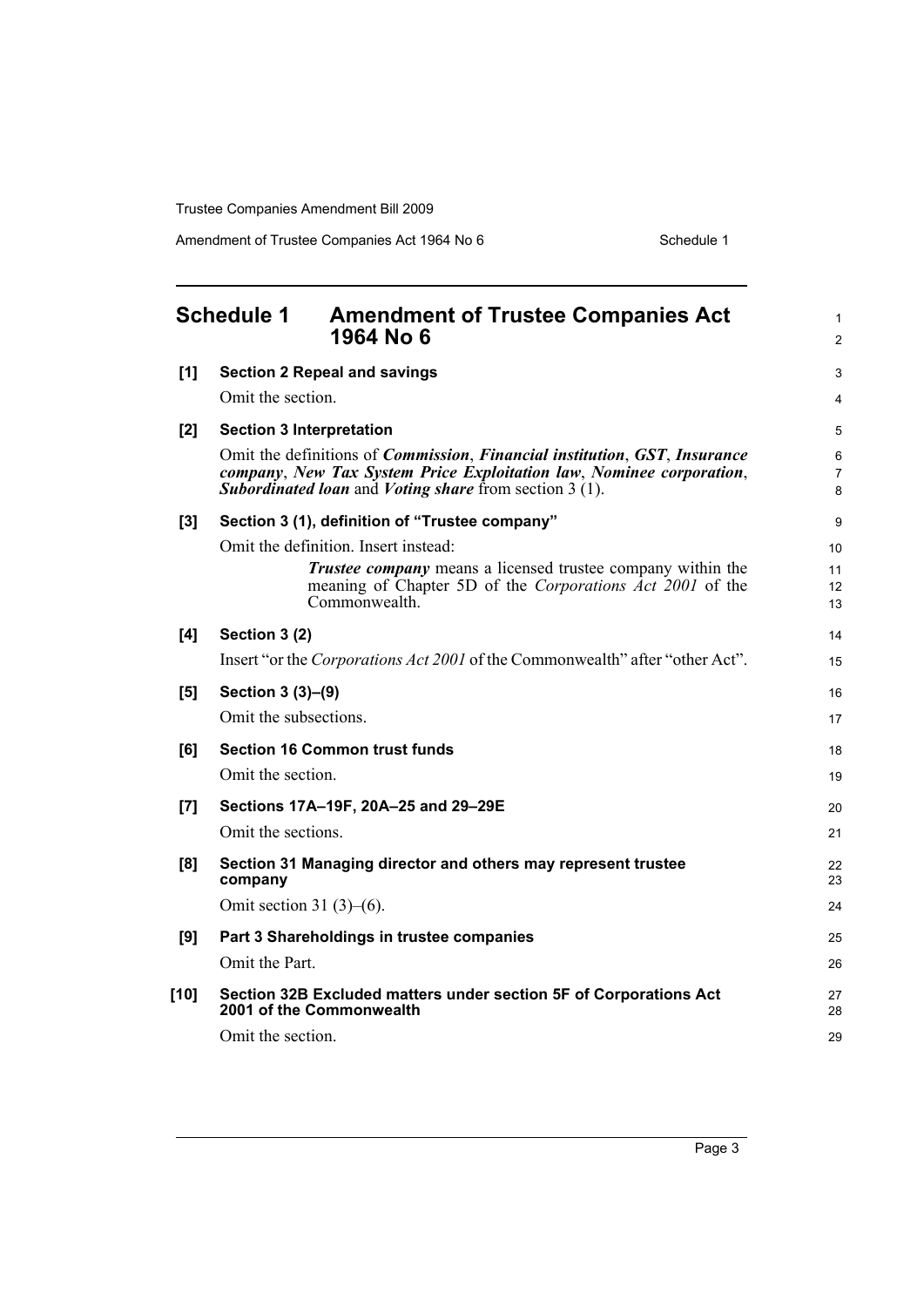Schedule 1 Amendment of Trustee Companies Act 1964 No 6

| Insert after section 34: |                                           |     |                                                                                                                                                                                                                                                                                                                                                                                                                                           |  |  |
|--------------------------|-------------------------------------------|-----|-------------------------------------------------------------------------------------------------------------------------------------------------------------------------------------------------------------------------------------------------------------------------------------------------------------------------------------------------------------------------------------------------------------------------------------------|--|--|
| 34A                      | <b>Compulsory transfer determinations</b> |     |                                                                                                                                                                                                                                                                                                                                                                                                                                           |  |  |
|                          | (1)                                       |     | This section applies if:                                                                                                                                                                                                                                                                                                                                                                                                                  |  |  |
|                          |                                           | (a) | the Australian Securities and Investments Commission<br>( <i>ASIC</i> ) cancels the licence of a trustee company (the<br><i>transferring company</i> ) and makes a determination under<br>section 601WBA of the Corporations Act 2001 of the<br>Commonwealth that there is to be a transfer of estate assets<br>and liabilities from the transferring company to another<br>licensed trustee company (the <i>receiving company</i> ), and |  |  |
|                          |                                           | (b) | ASIC issues a certificate of transfer under section<br>601WBG of that Act for the transfer, and                                                                                                                                                                                                                                                                                                                                           |  |  |
|                          |                                           | (c) | either the transferring company or the receiving company<br>(or both) is registered in New South Wales.                                                                                                                                                                                                                                                                                                                                   |  |  |
|                          | (2)                                       |     | When the certificate of transfer comes into force, the receiving<br>company is taken to be the successor in law in relation to estate<br>assets and liabilities of the transferring company, to the extent of<br>the transfer.<br>Note. Section 601WBG of the Corporations Act 2001 of the<br>Commonwealth requires the certificate of transfer to state when it is to<br>come into force.                                                |  |  |
|                          | (3)                                       |     | Without limiting subsection (2):                                                                                                                                                                                                                                                                                                                                                                                                          |  |  |
|                          |                                           | (a) | if the transfer is a total transfer—all of the assets and<br>liabilities of the transferring company become assets and<br>liabilities of the receiving company (without the need for<br>further conveyance,<br>transfer,<br>assignment<br>any<br>or<br>assurance), and                                                                                                                                                                    |  |  |
|                          |                                           | (b) | if the transfer is a partial transfer—the assets and liabilities<br>listed as referred to in section $601WBG$ (2) (c) of the<br>Corporations Act 2001 of the Commonwealth of the<br>transferring company become assets and liabilities of the<br>receiving company (without the need for any further<br>conveyance, transfer, assignment or assurance), and                                                                               |  |  |
|                          |                                           | (c) | to the extent of the transfer, the duties, obligations<br>immunities, rights and privileges applying to the<br>transferring company apply to the receiving company, and                                                                                                                                                                                                                                                                   |  |  |
|                          |                                           | (d) | if the certificate includes provisions of the kind referred to<br>in section 601WBG (3) of the Corporations Act 2001 of<br>the Commonwealth specifying:                                                                                                                                                                                                                                                                                   |  |  |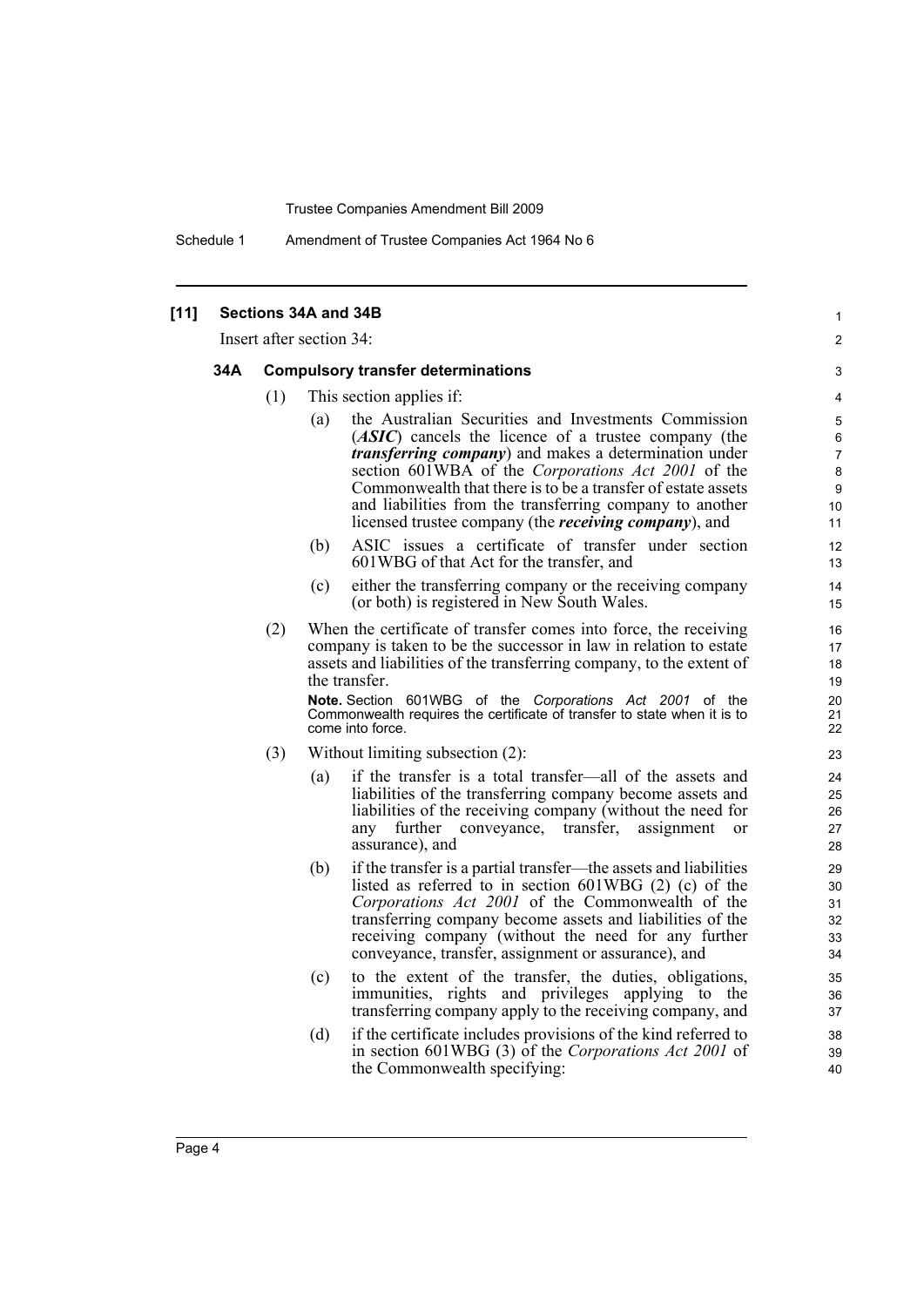i.

[12]

Amendment of Trustee Companies Act 1964 No 6 Schedule 1

|     |                    |     | (i)<br>(ii)      | that particular things are to happen or are taken to be<br>the case—those things are, by force of this section,<br>taken to happen, or to be the case, in accordance<br>with those provisions, and<br>a mechanism for determining things that are to<br>happen or are taken to be the case—things<br>determined in accordance with the mechanism are,<br>by force of this section, taken to happen, or to be the<br>case, as determined in accordance with that<br>mechanism. | 1<br>2<br>3<br>4<br>$\mathbf 5$<br>6<br>$\overline{7}$<br>$\bf 8$<br>9 |
|-----|--------------------|-----|------------------|-------------------------------------------------------------------------------------------------------------------------------------------------------------------------------------------------------------------------------------------------------------------------------------------------------------------------------------------------------------------------------------------------------------------------------------------------------------------------------|------------------------------------------------------------------------|
|     | (4)                |     |                  | The operation of this section is not to be regarded as:                                                                                                                                                                                                                                                                                                                                                                                                                       | 10<br>11                                                               |
|     |                    | (a) | wrong, or        | a breach of contract or confidence or otherwise as a civil                                                                                                                                                                                                                                                                                                                                                                                                                    | 12<br>13                                                               |
|     |                    | (b) |                  | a breach of any instrument (including, without limitation,<br>any provision prohibiting, restricting or regulating the<br>assignment or transfer of assets or liabilities), or                                                                                                                                                                                                                                                                                                | 14<br>15<br>16                                                         |
|     |                    | (c) | or               | an event of default under any contract or other instrument,                                                                                                                                                                                                                                                                                                                                                                                                                   | 17<br>18                                                               |
|     |                    | (d) |                  | giving rise to any remedy by a party to a contract or other<br>instrument, or as causing or permitting the termination of,<br>or exercise of rights under, any contract or other<br>instrument.                                                                                                                                                                                                                                                                               | 19<br>20<br>21<br>22                                                   |
| 34B |                    |     |                  | <b>Exemption from State tax</b>                                                                                                                                                                                                                                                                                                                                                                                                                                               | 23                                                                     |
|     | (1)                |     | In this section: |                                                                                                                                                                                                                                                                                                                                                                                                                                                                               | 24                                                                     |
|     |                    |     | Commonwealth.    | exempt matter means the transfer of the estate assets and<br>liabilities of a transferring company to a receiving company<br>under Division 2 of Part 5D.6 of the Corporations Act 2001 of the                                                                                                                                                                                                                                                                                | 25<br>26<br>27<br>28                                                   |
|     |                    |     |                  | <b>State tax</b> means application or registration fees, duty under the<br>Duties Act 1997 or any other tax, duty, fee or charge imposed by<br>any Act or law of the State.                                                                                                                                                                                                                                                                                                   | 29<br>30<br>31                                                         |
|     | (2)                |     |                  | State tax is not payable in relation to:                                                                                                                                                                                                                                                                                                                                                                                                                                      | 32                                                                     |
|     |                    | (a) |                  | an exempt matter, or                                                                                                                                                                                                                                                                                                                                                                                                                                                          | 33                                                                     |
|     |                    | (b) |                  | anything done because of, or for a purpose connected with<br>or arising out of, an exempt matter.                                                                                                                                                                                                                                                                                                                                                                             | 34<br>35                                                               |
|     | Sections 35-36B    |     |                  |                                                                                                                                                                                                                                                                                                                                                                                                                                                                               | 36                                                                     |
|     | Omit the sections. |     |                  |                                                                                                                                                                                                                                                                                                                                                                                                                                                                               | 37                                                                     |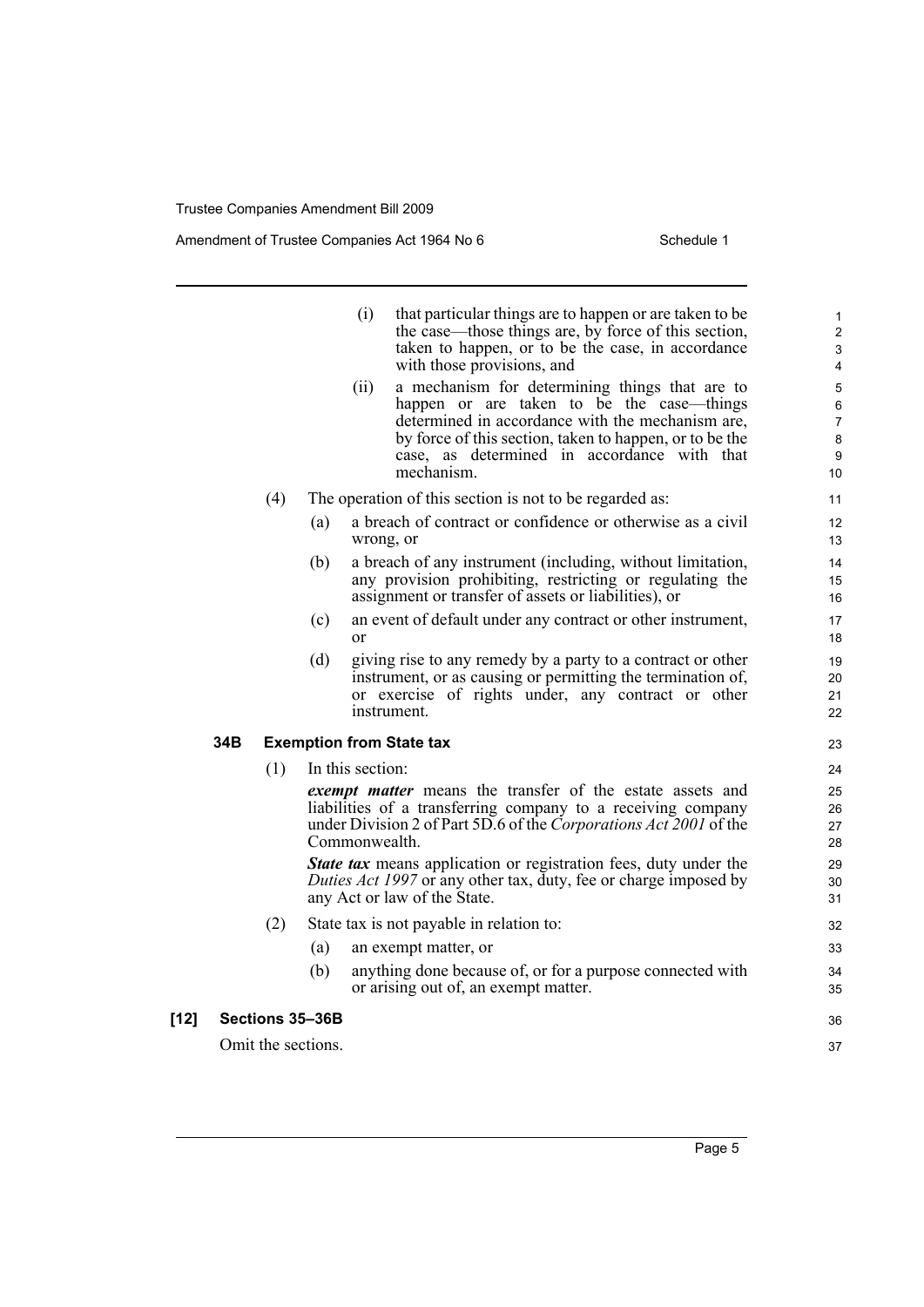|  | Schedule 1 | Amendment of Trustee Companies Act 1964 No 6 |
|--|------------|----------------------------------------------|
|--|------------|----------------------------------------------|

| $[13]$ | <b>Section 37 Regulations</b><br>Omit section $37(2)$ . |                                                                                                                                                                                                 |                |  |  |
|--------|---------------------------------------------------------|-------------------------------------------------------------------------------------------------------------------------------------------------------------------------------------------------|----------------|--|--|
| $[14]$ | Omit the section.                                       | <b>Section 37A Savings and transitional regulations</b>                                                                                                                                         | 3<br>4         |  |  |
| $[15]$ | <b>Schedule 1</b>                                       |                                                                                                                                                                                                 | 5              |  |  |
|        | Omit First-Third Schedules. Insert instead:             |                                                                                                                                                                                                 |                |  |  |
|        | <b>Schedule 1</b>                                       | Savings, transitional and other<br>provisions                                                                                                                                                   | 7<br>8         |  |  |
|        | Part 1                                                  | <b>Preliminary</b>                                                                                                                                                                              | 9              |  |  |
|        | 1                                                       | <b>Regulations</b>                                                                                                                                                                              | 10             |  |  |
|        | (1)                                                     | The regulations may contain provisions of a savings or<br>transitional nature consequent on the enactment of the following<br>Acts:                                                             | 11<br>12<br>13 |  |  |
|        |                                                         | Trustee Companies Amendment Act 2000                                                                                                                                                            | 14             |  |  |
|        |                                                         | Trustee Companies Amendment Act 2009                                                                                                                                                            | 15             |  |  |
|        | (2)                                                     | Any such provision may, if the regulations so provide, take effect<br>from the date of assent to the Act concerned or a later date.                                                             | 16<br>17       |  |  |
|        | (3)                                                     | To the extent to which any such provision takes effect from a date<br>that is earlier than the date of its publication on the NSW<br>legislation website, the provision does not operate so as: | 18<br>19<br>20 |  |  |
|        |                                                         | to affect, in a manner prejudicial to any person (other than<br>(a)<br>the State or an authority of the State), the rights of that<br>person existing before the date of its publication, or    | 21<br>22<br>23 |  |  |
|        |                                                         | to impose liabilities on any person (other than the State or<br>(b)<br>an authority of the State) in respect of anything done or<br>omitted to be done before the date of its publication.      | 24<br>25<br>26 |  |  |
|        | Part 2                                                  | Provisions consequent on enactment of                                                                                                                                                           | 27             |  |  |
|        |                                                         | <b>Trustee Companies Amendment Act 2009</b>                                                                                                                                                     | 28             |  |  |
|        | $\mathbf{2}$                                            | <b>Definitions</b>                                                                                                                                                                              | 29             |  |  |
|        |                                                         | In this Part:                                                                                                                                                                                   | 30             |  |  |
|        |                                                         | <b>amending Act</b> means the Trustee Companies Amendment Act<br>2009.                                                                                                                          | 31<br>32       |  |  |
|        |                                                         |                                                                                                                                                                                                 |                |  |  |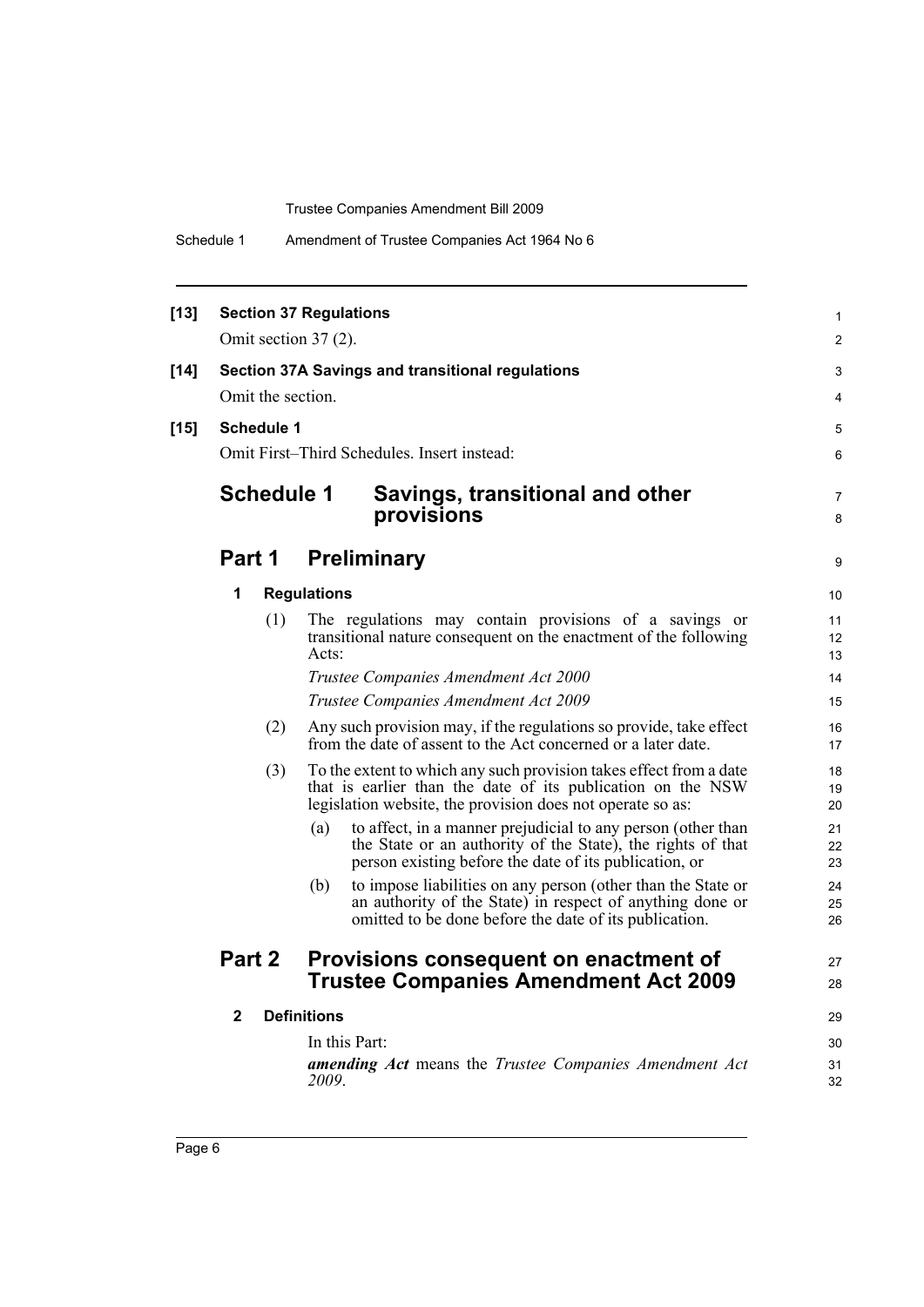Amendment of Trustee Companies Act 1964 No 6 Schedule 1

|   | <i>trustee company</i> means a trustee company within the meaning of<br>this Act as in force before the commencement of this clause.                                                                                                                                                                                                                                                                                                                       | 1<br>2                              |
|---|------------------------------------------------------------------------------------------------------------------------------------------------------------------------------------------------------------------------------------------------------------------------------------------------------------------------------------------------------------------------------------------------------------------------------------------------------------|-------------------------------------|
| 3 | General                                                                                                                                                                                                                                                                                                                                                                                                                                                    | 3                                   |
|   | The provisions of this Part are subject to any regulations made<br>under clause 1.                                                                                                                                                                                                                                                                                                                                                                         | 4<br>5                              |
| 4 | <b>BNY Trust Company of Australia Limited</b>                                                                                                                                                                                                                                                                                                                                                                                                              | 6                                   |
|   | Subject to the other provisions of this Part, this Act, as in force<br>immediately before the commencement of Schedule 1 [3] to the<br>amending Act, continues to apply to and in respect of any estate<br>management function (within the meaning of section 601RAC of<br>the Corporations Act 2001 of the Commonwealth) carried out by<br>BNY Trust Company of Australia Limited under any grant of<br>administration in force before that commencement. | 7<br>8<br>9<br>10<br>11<br>12<br>13 |
| 5 | Court may review rate of commission                                                                                                                                                                                                                                                                                                                                                                                                                        | 14                                  |
|   | Section 18 (3), as in force immediately before its repeal by the<br>amending Act, continues to apply with respect to any application<br>to the Court to review the commission (in whole or in part) or rate<br>of commission charged in respect of an estate that was made<br>before that repeal.                                                                                                                                                          | 15<br>16<br>17<br>18<br>19          |
| 6 | Charge on assets of estate or trust for advances                                                                                                                                                                                                                                                                                                                                                                                                           | 20                                  |
|   | Section 17A, as in force immediately before its repeal by the<br>amending Act, continues to apply to any sum advanced before<br>that repeal.                                                                                                                                                                                                                                                                                                               | 21<br>22<br>23                      |
| 7 | Court may order account                                                                                                                                                                                                                                                                                                                                                                                                                                    | 24                                  |
|   | Sections 20A–22, as in force immediately before their repeal by<br>the amending Act, continue to apply to an application made to the<br>Court with respect to the filing of an account, an order for an<br>account or for an audit (as the case requires) made before that<br>repeal.                                                                                                                                                                      | 25<br>26<br>27<br>28<br>29          |
| 8 | <b>Financial statements</b>                                                                                                                                                                                                                                                                                                                                                                                                                                | 30                                  |
|   | Section 29D, as in force immediately before its repeal by the<br>amending Act, continues to apply to any financial statement<br>required to be forwarded under section 29D (2) within a period<br>occurring before that repeal.                                                                                                                                                                                                                            | 31<br>32<br>33<br>34                |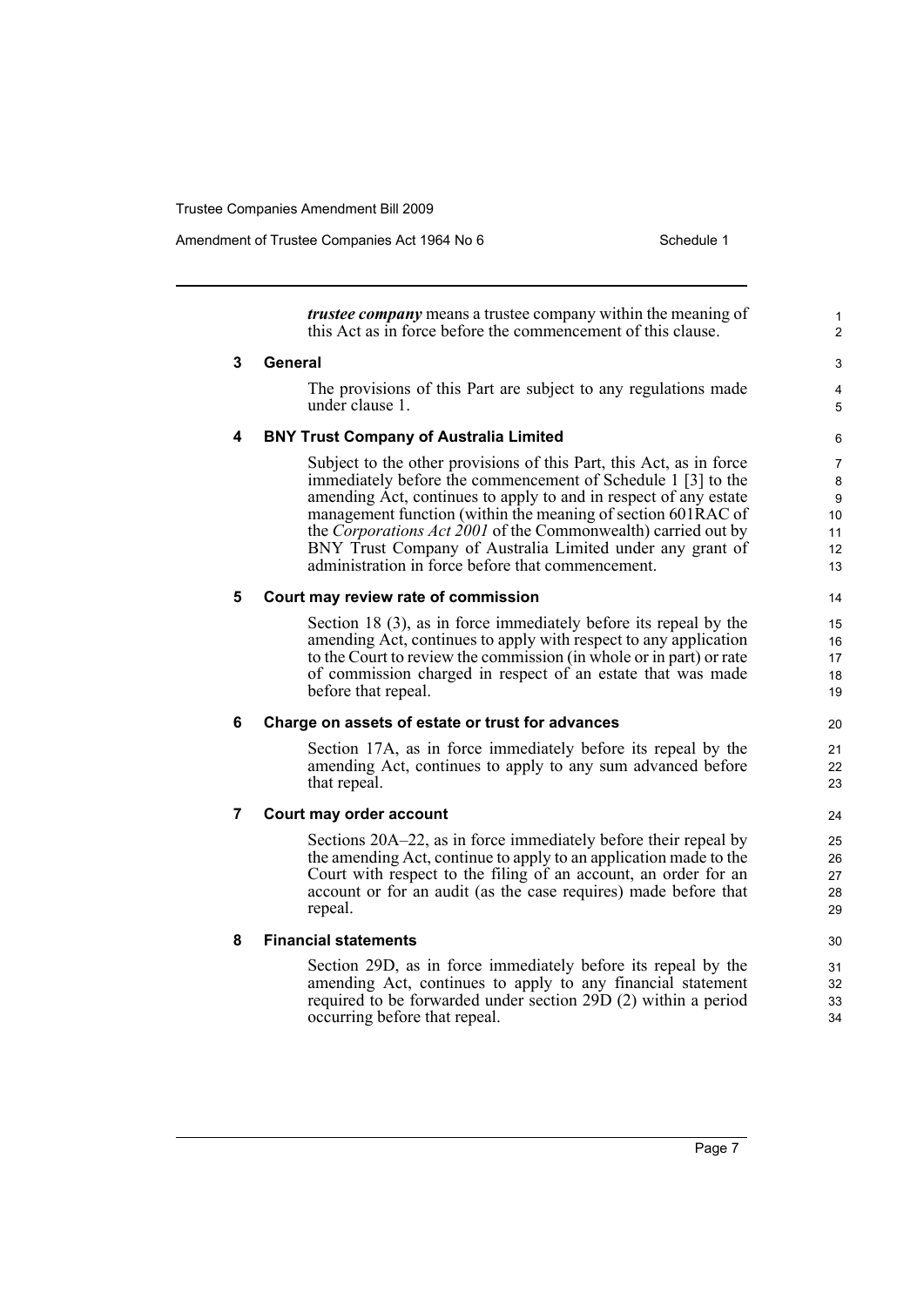Schedule 2 Amendment of other Acts and instrument

#### <span id="page-13-0"></span>**Schedule 2 Amendment of other Acts and instrument 2.1 Conveyancing Act 1919 No 6 [1] Section 7 Definitions** Omit the definition of *Trustee company* from section 7 (1). Insert instead: *Trustee company* means a licensed trustee company within the meaning of Chapter 5D of the *Corporations Act 2001* of the Commonwealth authorised by an Act of New South Wales to act as trustee. **[2] Schedule 9 Savings, transitional and other provisions** Insert at the end of clause 1 (1): *Trustee Companies Amendment Act 2009* **[3] Schedule 9, Part 8** Insert after Part 7: **Part 8 Provision consequent on enactment of Trustee Companies Amendment Act 2009 14 Trust corporations** Any act, matter or thing done by a trustee company as a trust corporation that had effect under this Act as in force immediately before its amendment by the *Trustee Companies Amendment Act 2009* is taken to have effect under this Act as amended. **2.2 Duties Act 1997 No 123 [1] Section 54 Change in trustees** Omit paragraph (b) of the definition of *special trustee* from section 54 (1). Insert instead: (b) a licensed trustee company within the meaning of Chapter 5D of the *Corporations Act 2001* of the Commonwealth, and **[2] Section 54 (1), definition of "special trustee"** Omit "or a trustee company referred to in paragraph (b)" from paragraph (c). 1  $\mathfrak{p}$ 3 4 5 6 7 8 9 10 11 12 13 14 15 16 17 18 19 20 21 22 23 24 25 26  $27$ 28 29 30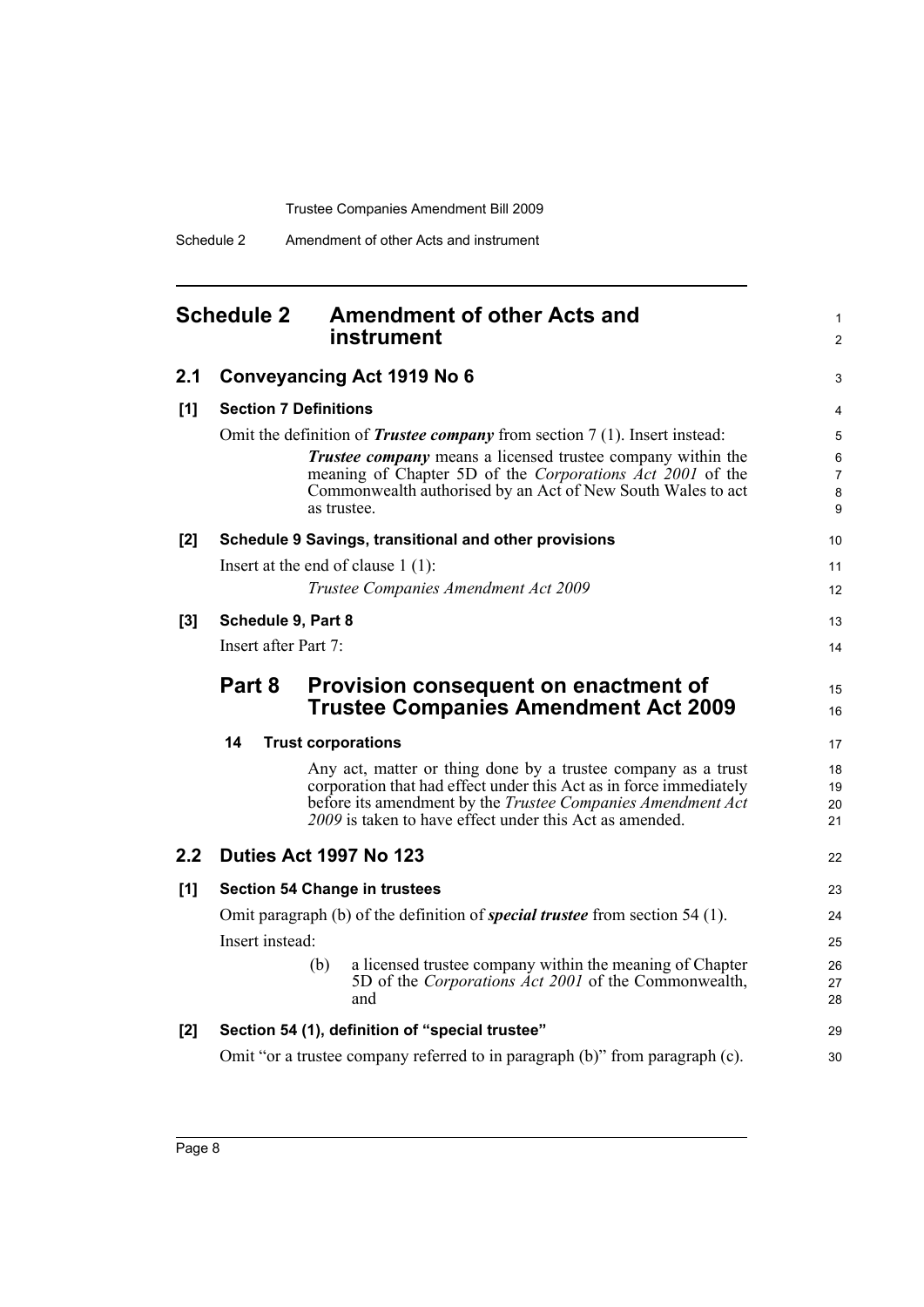| Probate and Administration Act 1898 No 13<br>2.3 <sub>1</sub>                             |     |                                                                                                                                                                                                                                                         |                                                                                                                                                                                                                                                                                                                                                                           |  |  |
|-------------------------------------------------------------------------------------------|-----|---------------------------------------------------------------------------------------------------------------------------------------------------------------------------------------------------------------------------------------------------------|---------------------------------------------------------------------------------------------------------------------------------------------------------------------------------------------------------------------------------------------------------------------------------------------------------------------------------------------------------------------------|--|--|
| <b>Section 3 Definitions</b>                                                              |     |                                                                                                                                                                                                                                                         |                                                                                                                                                                                                                                                                                                                                                                           |  |  |
|                                                                                           |     | <b>Trustee company</b> means a licensed trustee company within the<br>meaning of Chapter 5D of the Corporations Act 2001 of the<br>Commonwealth authorised by an Act of New South Wales to act<br>as trustee.                                           | 3<br>4<br>5<br>6<br>$\overline{7}$                                                                                                                                                                                                                                                                                                                                        |  |  |
| Fifth Schedule Savings and transitional provisions arising from<br>amendments to this Act |     |                                                                                                                                                                                                                                                         |                                                                                                                                                                                                                                                                                                                                                                           |  |  |
|                                                                                           |     |                                                                                                                                                                                                                                                         | 10                                                                                                                                                                                                                                                                                                                                                                        |  |  |
|                                                                                           |     | Provision consequent on enactment of<br><b>Trustee Companies Amendment Act 2009</b>                                                                                                                                                                     | 11<br>12                                                                                                                                                                                                                                                                                                                                                                  |  |  |
|                                                                                           |     |                                                                                                                                                                                                                                                         | 13                                                                                                                                                                                                                                                                                                                                                                        |  |  |
|                                                                                           |     | Any act, matter or thing done by a trustee company that had effect<br>under this Act as in force immediately before its amendment by<br>the Trustee Companies Amendment Act 2009 is taken to have<br>effect under this Act as amended.                  | 14<br>15<br>16<br>17                                                                                                                                                                                                                                                                                                                                                      |  |  |
|                                                                                           |     |                                                                                                                                                                                                                                                         | 18                                                                                                                                                                                                                                                                                                                                                                        |  |  |
|                                                                                           |     |                                                                                                                                                                                                                                                         | 19                                                                                                                                                                                                                                                                                                                                                                        |  |  |
|                                                                                           |     |                                                                                                                                                                                                                                                         | 20                                                                                                                                                                                                                                                                                                                                                                        |  |  |
|                                                                                           | (2) | Notes included in this Regulation do not form part of this<br>Regulation.                                                                                                                                                                               | 21<br>22                                                                                                                                                                                                                                                                                                                                                                  |  |  |
|                                                                                           |     |                                                                                                                                                                                                                                                         | 23                                                                                                                                                                                                                                                                                                                                                                        |  |  |
|                                                                                           |     |                                                                                                                                                                                                                                                         | 24                                                                                                                                                                                                                                                                                                                                                                        |  |  |
| 3Α                                                                                        |     |                                                                                                                                                                                                                                                         | 25                                                                                                                                                                                                                                                                                                                                                                        |  |  |
|                                                                                           | (1) | For the purposes of sections 15A and 15AA of the Act, a trustee<br>company may file an election to administer an estate if the gross<br>value of the estate in New South Wales is less than \$100,000.                                                  | 26<br>27<br>28                                                                                                                                                                                                                                                                                                                                                            |  |  |
|                                                                                           | (2) | A notice of an election under section 15A or 15AA of the Act, or<br>a notice under section 15AB of the Act, must state that the<br>election has been made and may contain any other particulars of<br>the election that the trustee company thinks fit. | 29<br>30<br>31<br>32                                                                                                                                                                                                                                                                                                                                                      |  |  |
|                                                                                           |     | <b>Part</b><br><b>Clause 3A</b>                                                                                                                                                                                                                         | Omit the definition of <i>Trustee company</i> from section 3 (1). Insert instead:<br>Insert at the end of the Schedule with appropriate Part and clause numbering:<br><b>Trustee companies</b><br><b>Trustee Companies Regulation 2005</b><br><b>Clause 3 Definitions</b><br>Omit clause 3 (2) and (3). Insert instead:<br>Insert after clause 3:<br><b>Small estates</b> |  |  |